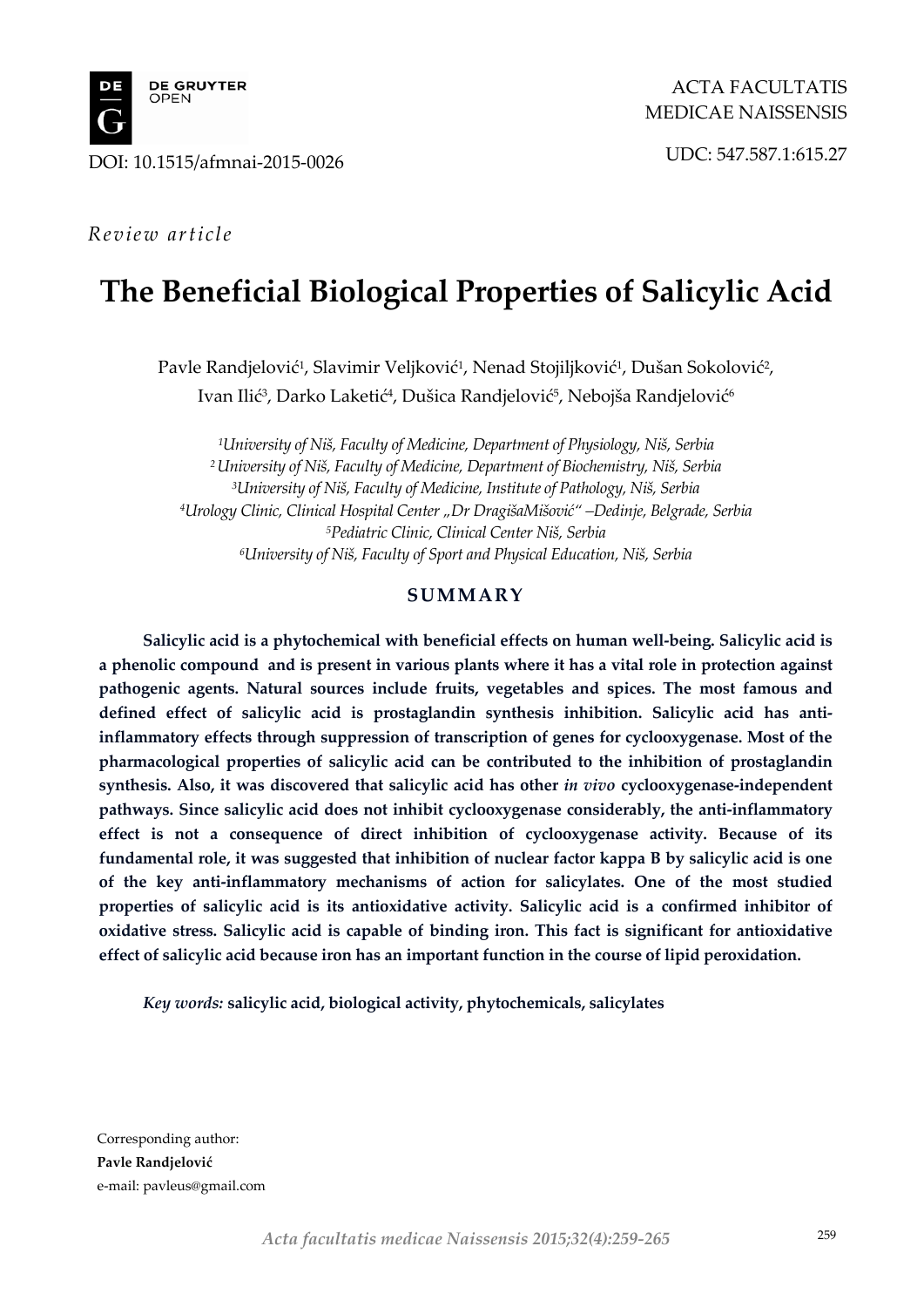## **INTRODUCTION**

Salicylic acid (SA) belongs to the group of the phytochemicals with beneficial effects on human health. Salicylic acid is a phenolic compound and can be found in plants where it has a crucial role in the defense against pathogenic agents (1, 2). It is present in various amounts in fruits, vegetables and spices. It is more popular as the main metabolite and active component of acetyl salicylic acid (ASA), an antiinflammatory drug used in clinical practice for more than 100 years (3). In the last decade it has been accepted that chronic intake of ASA in low doses can be effective in the prevention of cardiovascular disease (CVD) and colorectal carcinoma (4, 5). This fact supports the hypothesis that beneficial health effects of fruits and vegetables partially depends on the presence of SA in it. Salicylic acid can be detected in the blood of normal, healthy population without record of ASA usage, suggesting the origin from plant-based food (6).

The analgesic effect of willow bark has been known since Hippocrates first described it. It was used through history in traditional medicine for treating pain. In the year 1859, an active component, SA, was isolated and synthesized. SA is crystal organic carboxylic acid. It is soluble in alcohol, while poorly soluble in water. Since it has a damaging effect on gastric mucosa, in 1897 Felix Hoffman synthesized buffered form ASA (7).

## **INHIBITION OF PROSTAGLANDIN SYNTHESIS**

The most investigated and described effect of SA is the inhibition of the synthesis of prostaglandins (PGs)(8). PGs are members of the lipid family and are produced from polyunsaturated fatty acids by enzyme cyclooxygenase (COX). Almost all the cells in the human body can make PGs from arachidonic acid which is present in the cell membrane phospholipids. After being synthesized, PGs act as autocrine or paracrine lipid mediators in maintaining local homeostasis in the organism. Prostaglandins have numerous physiological functions like: a) protection of the gastrointestinal tract; b) regulation of the kidney homeostasis; c) regulation of sleep and wakening and d) regulation of body temperature (9). The synthesis of PGs is generally very small in tissues without inflammation. On the other hand, during the

process of inflammation there is a marked change in the concentration and type of PGs.

First, it was considered that SA inhibits the synthesis of PG through COX inhibition (10). However, in 1999, a new pathway of PG inhibition was proposed for SA and ASA. Xu et al. (11) showed that SA and ASA act anti-inflammatory by suppressing transcription of genes for COX. Most of the pharmacological effects of SA can be explained by PG synthesis inhibition. Also, it was described that SA has other COX-independent mechanisms of action (12).

#### **ANTI-INFLAMMATORY EFFECTS**

It is considered that SA and ASA have equal anti-inflammatory properties (13). Since SA does not inhibit COX considerably, the anti-inflammatory effect is not mediated through direct inhibition of COX activity. Moreover, ASA has a short half-life in the blood. ASA is deacetylated to form SA, which is responsible for in vivo effects. It was shown that antiinflammatory action of SA is mediated by the inhibition of leukocyte function and inhibition of the expression of different proinflammatory genes (14).

Inducible nitric oxide synthase (iNOS) has an important role in the process of inflammation and tissue injury. Similarly to COX-2, the expression of iNOS is induced by cytokines and lipopolysaccharide (LPS). This enzyme catalyzes the production of nitric oxide (NO) which acts further by activation of guanylate cyclase as well as by nitration and nitrosylation of proteins. Furthermore, NO reacts with superoxide anion and creates peroxynitrite. Peroxynitrite is highly reactive and is capable of damaging cells. It was shown that SA inhibits expression of iNOS stimulated by LPS and interferon gamma (IFN $\gamma$ ) in alveolar macrophages of rats (15, 16). Ruy et al .(17) described the suppression of iNOS by SA in RAW 264.7 cells at post-translational or translational level but not at the level of transcription. Sakitani et al. (18) also demonstrated the inhibition of iNOS expression by SA in hepatocytes at the level of translation but not transcription.

Even though the most studies showed that SA inhibits the expression of iNOS in pharmacological doses, there were some reports with similar results only with supratherapeutic doses (19). Paradoxically, Nishio et al. (20) showed the opposite effect of SA to iNOS expression. They found that sodium salicylate increases the synthesis of iNOS and NO in vascular smooth muscle cells, although the observed effect was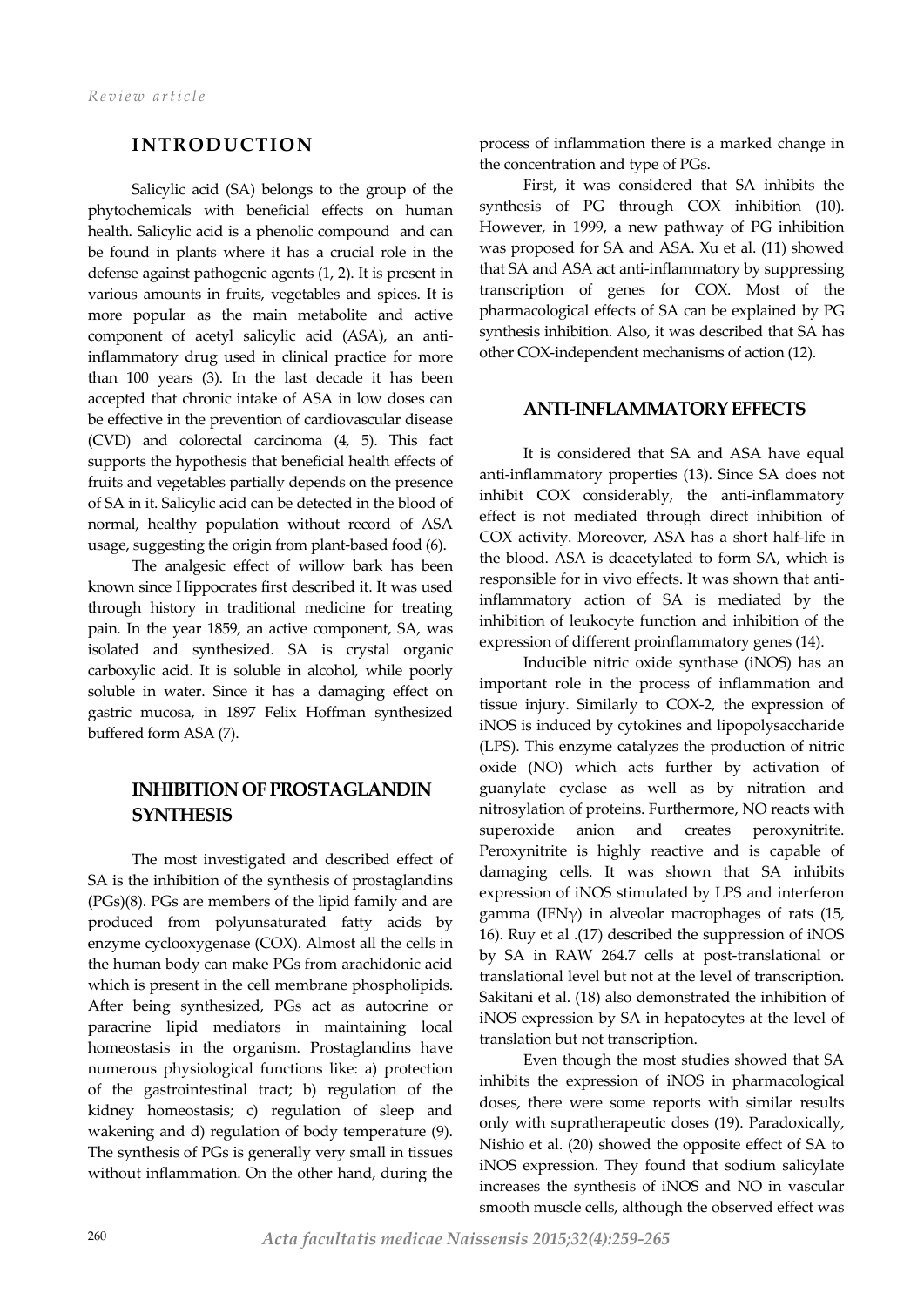weak. These contradictory findings suggest that the effect of SA on iNOS expression depends on cell type, experimental conditions and stimulation.

Sodium salicylate has proved itself as successful in suppression of acute inflammatory reactions in animals (21). Abramson et al. (13) showed that ASA inhibits neutrophil function. It was suggested that it was a consequence of adenosine synthesis induction (22). The results from recent study have indicated that SA can reduce oxidative-stress associated renal injury by reducing oxygen free radicals and lipid peroxidation in gentamicin-treated rats (23).

## **NUCLEAR FACTOR KAPPA B INHIBITION**

It is known that high concentration of SA can react with kinases, including mitogen activated protein kinase (MAPK). Most authors point out that the reaction of SA with kinases is inhibitory. It can be one of the reasons for inhibitory effects of SA on several nuclear transcription factors. Among transcription factors, the research focus is on the interaction between SA and nuclear factor kappa b (NF-κB). The mentioned nuclear factor is a key element in cellular response to inflammatory stimulus. The inhibition of NF-κB by SA was first reported by Kopp and Ghosh in 1994 (24) and in many experiments later on (25, 26). Since NF-κB regulates the expression of pro-inflammatory enzymes, cytokines, chemokines, receptors and cell adhesion molecules, it is usually named as central mediator of immune response (27). Because of its central role, it was proposed that inhibition of NF-κB by SA is one of the main anti-inflammatory mechanisms of action for salicylates (24).

Nuclear factor kappa B is involved in the control of transcription of many genes not involved in immune response. That is why NF-κB is more a regulator of response to stress than central mediator of immune response. Nuclear factor kappa B also functions as apoptosis regulator, either as inductor or, more often, as the inhibitor of programmed cell death. The final effect of NF-κB on apoptosis depends on cell type and inductor type. Nuclear factor kappa B transcription factors are regulated primarily by interaction with inhibitory IκB proteins. In most cells, NF-κB is in cytoplasm in inactive form bound to IκB. Most NF-κB activators proteolyze IκB. The released

NF-κB is then transferred to the nucleus where it binds to κB region in promoter of target genes and regulates transcription. Stimulation of cells by LPS in the presence of SA resulted in the lack of LPS-induced proteolysis of IκB, which proved that the observed inhibition of NF-κB is mediated by inhibition of phosphorylation and/or proteolysis of IκB (24). The serum concentrations of SA between 1 and 2 mM are necessary for anti-inflammatory effects, while concentrations higher than 6 mM are toxic (28).

#### **ANTIOXIDATIVE PROPERTIES**

One of the most studied characteristic of SA is its antioxidative property. Since SA is used as a chemical trap for hydroxyl radical, it was reported that SA could reduce tissue damage caused by hypoxia/reoxygenation (29). However, it is not quite clear if antioxidative property of SA has the influence on its anti-inflammatory effects.

For example, the effect of SA on neutrophils adhesion can be explained by the inhibition of extracellular MAPK activation necessary for integrin activity (30). Also, it was shown that SA inhibits the activation of transcription factors like NF-κB (24). One of the studies has described a new pharmacological effect of SA as the inhibition of transcription for several cytokines genes (31). Therefore, it is possible that there are additional, undiscovered mechanisms of action of SA.

Salicylic acid is a verified inhibitor of oxidative stress. Sagone et al. (32) showed that SA reacted with hydroxyl radicals in granulocytes and created metabolites. Also, SA decreased superoxide anion radicals by acting on NADPH activity which decreased reactive oxygen species (ROS) in human endothelial cells in vitro (33). Salicylic acid can bind iron (Fe<sup>2+</sup>)(34). This fact is important because Fe<sup>2+</sup> has an important function in the process of lipid peroxidation. The iron creates not only OH- through Fenton reaction but is involved in the creation of peroxy and alkoxy radicals (35).

#### **CONCLUSION**

There is no doubt that SA is an important natural compound widely available in nature with proven and described beneficial biological properties. According to some authors, salicylic acid deserves an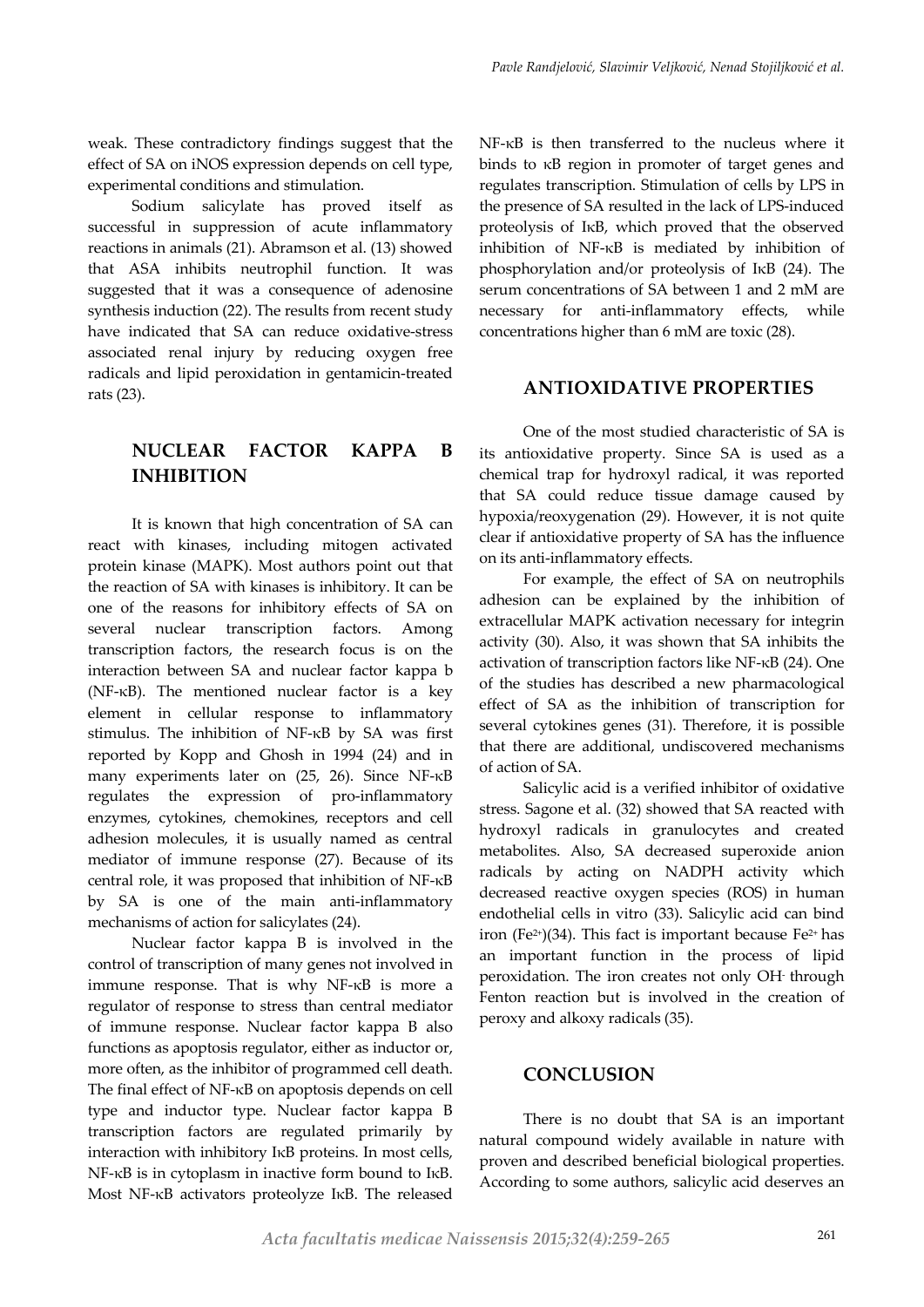epithet of a vitamin, ''Vitamin S''. Most of the literature-based data about SA is from studies dealing with disease preventive properties of ASA. Even though SA is the main in vivo metabolite of ASA, we cannot equalize the effect of those two related molecules inside the human body. On the other hand, natural sources of SA like plants are also loaded with other health-promoting phytochemical which can be present in higher quantities. Some of them share described biological effects of SA. In this context, we should not draw straightforward conclusions about SA and human health. Finally, we can conclude that SA is a potent and important naturally occurring phytochemical with numerous health-promoting effects, but further experimental studies using isolated SA are needed to fully understand its biological effects.

#### **Acknowledgements**

This work was supported by the Ministry of Science and Technological Development, Republic of Serbia (grants 43012 and 172061).

## *References*

- 1. Dempsey DA, Klessing DF. Salicylic acid, active oxygen species and system acquired resistance in plants. Trends Cell Biol 1994; 4:334-8. [http://dx.doi.org/10.1016/0962-8924\(94\)90235-6](http://dx.doi.org/10.1016/0962-8924(94)90235-6)
- 2.Dangl J. Innate immunity.Plant just say NO to pathogens. Nature 1998; 394:525-7. <http://dx.doi.org/10.1038/28958>
- 3. Stanley P, Hegedus R. Aspirin the first hundred years. Biologist 2000; 47: 269-71.
- 4. Sanmuganathan PS, Ghahramani P, Jackson PRet al. Aspirin for primary prevention of coronary heart disease: safety and absolute benefit related to coronary risk derived from meta-analysis of randomised trials. Heart 2001; 85: 265-71. <http://dx.doi.org/10.1136/heart.85.3.265>
- 5. Gasche C. Review Article: The chemoprevention of colorectal carcinoma. Aliment Pharmacol Ther 2004; 20: 31-35. <http://dx.doi.org/10.1111/j.1365-2036.2004.02045.x>
- 6. Duthie GG, Wood AD.Natural salicylates: foods, functions and disease prevention. Food Funct 2011; 2:515-520. <http://dx.doi.org/10.1039/c1fo10128e>
- 7. Schindler PE Jr, Fields WS. Aspirin Therapy. Walker and Company,New York, 1978.
- 8. Vane JR. Inhibition of prostaglandin synthesis as a mechanism of action for aspirin-like drugs. Nat New Biol 1971; 231:232-235. <http://dx.doi.org/10.1038/newbio231232a0>
- 9. Murray RK, Granner DK, Mayes PA, Rodwell VW. Harper's Biochemistry.21st edn.Appleton & Lange, Norwalk, 1988.
- 10. Ohki S, Ogino N, Yamamoto S, Hayaishi O. Prostaglandin hydroperoxidase, an integral part of prostaglandin endoperoxidesynthetase from bovine vesicular gland microsomes. J Biol Chem 1979; 254:829-36.
- 11. Xu XM, Sansores-Garcia L, Chen XM, Matijevic-Aleksic N, Du M, Wu KK.Suppression of inducible cyclooxygenases-2 gene transcription by aspirin and sodium salicylate. Proc Natl Acad Sci USA 1999; 96:5292-5297. <http://dx.doi.org/10.1073/pnas.96.9.5292>
- 12. Tegeder I, Pfeilschifter J, Geisslinger G. Cyclooxygenase-independent actions of cyclooxygenase inhibitors. FASEB J 2001; 15:2057-2072. <http://dx.doi.org/10.1096/fj.01-0390rev>
- 13. Abramson SB, Leszczynska-Piziak J, Clancy RM, Philips M, Weissmann G. Inhibition of neutrophil function by aspirin-like drugs (NSAIDS): requirement for assembly of heterotrimeric G proteins in bilayer phospholipid. Biochem Pharmacol 1994; 47:563- 572.

[http://dx.doi.org/10.1016/0006-2952\(94\)90189-9](http://dx.doi.org/10.1016/0006-2952(94)90189-9)

14. Abramson SB, Weissmann G. The mechanisms of action of nonsteroidal antiinflammatory drugs. Arthritis Rheum 1989; 32:1.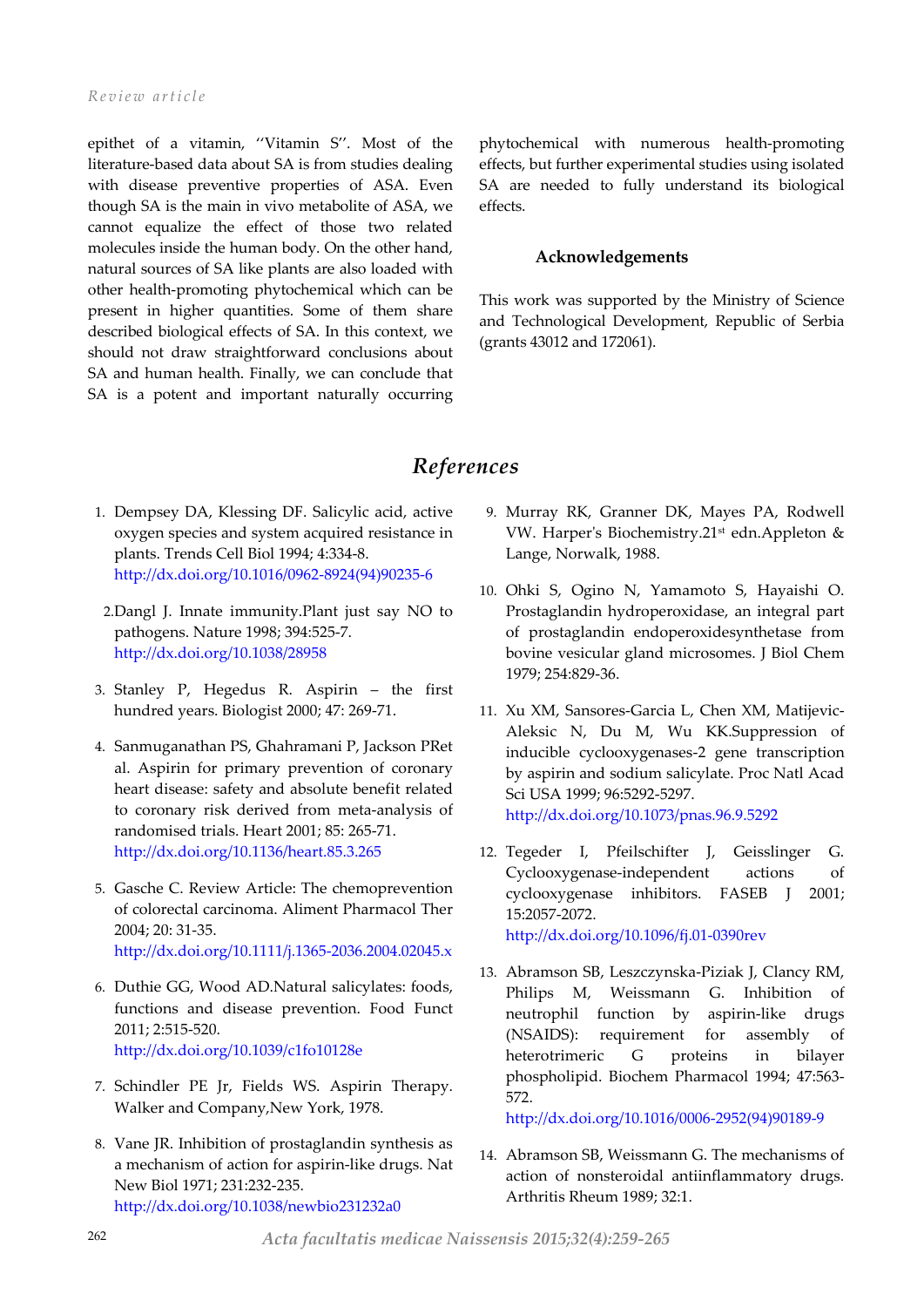<http://dx.doi.org/10.1002/anr.1780320102>

15. Aeberhard EE, Henderson SA, Arabolos NS et al. Nonsteroidal anti-inflammatory drugs inhibit expression of the inducible nitric oxide synthase gene. Biochem Biophys Res Commun 1995; 208:1053-1059.

<http://dx.doi.org/10.1006/bbrc.1995.1441>

- 16. Kepka-Lenhart D, Chen LC, Morris SM. Novel actions of aspirin and sodium salicylate: discordant effects on nitric oxide synthesis and induction of nitric oxide synthase mRNA in a murine macrophage cell line. J Leukoc Biol 1996; 59:840-6.
- 17.Ryu YS, Lee JH, Seok JH et al. Acetaminophen inhibits iNOS gene expression in RAW 264.7 macrophages: differential regulation of NFkappaB by acetaminophen and salicylates. Biochem Biophys Res Commun 2000; 272:758-64. <http://dx.doi.org/10.1006/bbrc.2000.2863>
- 18. Sakitani K, Kitade H, Inoue K et al. The antiinflammatory drug sodium salicylate inhibits nitric oxide formation induced by interleukin-1beta at a translational step, but not at a transcriptional step, in hepatocytes. Hepatology 1997; 25:416-420.

<http://dx.doi.org/10.1002/hep.510250226>

- 19.Chung CK, Koo HN, Chung KY et al. Inhibitory effect of sodium salicylate on nitric oxide production from TM4 sertoli cells.Int J Immunopharmacol 2000; 22:685-692. [http://dx.doi.org/10.1016/S0192-0561\(00\)00031-X](http://dx.doi.org/10.1016/S0192-0561(00)00031-X)
- 20. Nishio E, Watanabe Y. Aspirin and salicylate enhances the induction of inducible nitric oxide synthase in cultured rat smooth muscle cells. Life Sci 1998; 63:429-439. [http://dx.doi.org/10.1016/S0024-3205\(98\)00292-6](http://dx.doi.org/10.1016/S0024-3205(98)00292-6)
- 21. Cronstein BN, Montesinos MC, Weissmann G. Salicylates and sulfasalazine, but not glucocorticoids, inhibit leukocyte accumulation by an adenosine-dependent mechanism that is independent of inhibition of prostaglandin synthesis and p105 of NFkB. Proc Natl Acad Sci USA 1999; 96:6377-6381.

<http://dx.doi.org/10.1073/pnas.96.11.6377>

- 22. Catania A, Arnold J, Macaluso A, Hiltz ME, Lipton JM. Proc Natl Acad Sci USA 1991; 88:8544-8547. <http://dx.doi.org/10.1073/pnas.88.19.8544>
- 23. Randjelovic P, Veljkovic S, Stojiljkovic N et al. Salicylic acid attenuates gentamicin-induced nephrotoxicity in rats. Scientific World Journal 2012; 2012:390613. <http://dx.doi.org/10.1100/2012/390613>
- 24. Kopp E, Ghosh S. Inhibition of NF-kappa B by sodium salicylate and aspirin. Science 1994; 265:956–9. <http://dx.doi.org/10.1126/science.8052854>
- 25. Yin MJ, Yamamoto Y, Gaynor RB. The antiinflammatory agents aspirin and salicylate inhibit the activity of I(kappa)B kinase-beta. Nature 1998; 396:77–80. <http://dx.doi.org/10.1038/23948>
- 26. Bayon Y, Alonso A, Sanchez Crespo M. 4- Trifluoromethyl derivatives of salicylate, triflusal and its main metabolite 2-hydroxy-4 trifluoromethylbenzoic acid, are potent inhibitors of nuclear factor kappaB activation. Br J Pharmacol 1999; 126:1359–66. <http://dx.doi.org/10.1038/sj.bjp.0702441>
- 27. Pahl HL. Activators and target genes of Rel/NFkappaB transcription factors. Oncogene1999; 18:6853–66. <http://dx.doi.org/10.1038/sj.onc.1203239>
- 28. Cianferoni A, Schroeder JT, Kim J et al. Selective inhibition of interleukin-4 gene expression in human T cells by aspirin. Blood 2001; 97:1742– 1749. <http://dx.doi.org/10.1182/blood.V97.6.1742>
- 29. Colantoni A, de Maria N, Caraceni P, Bernardi M, Floyd RA, Van Thiel DH. Prevention of reoxygenation injury by sodium salicylate in isolated-perfused rat liver. Free Radic Biol Med 1998; 25:87–94.

[http://dx.doi.org/10.1016/S0891-5849\(98\)00033-1](http://dx.doi.org/10.1016/S0891-5849(98)00033-1)

30. Pillinger MH, Capodici C, Rosenthal P et al. Modes of action of aspirin-like drugs: salicylates inhibit erk activation and integrin-dependent neutrophil adhesion. Proc Natl Acad Sci U.S.A 1998; 95:14540-14545.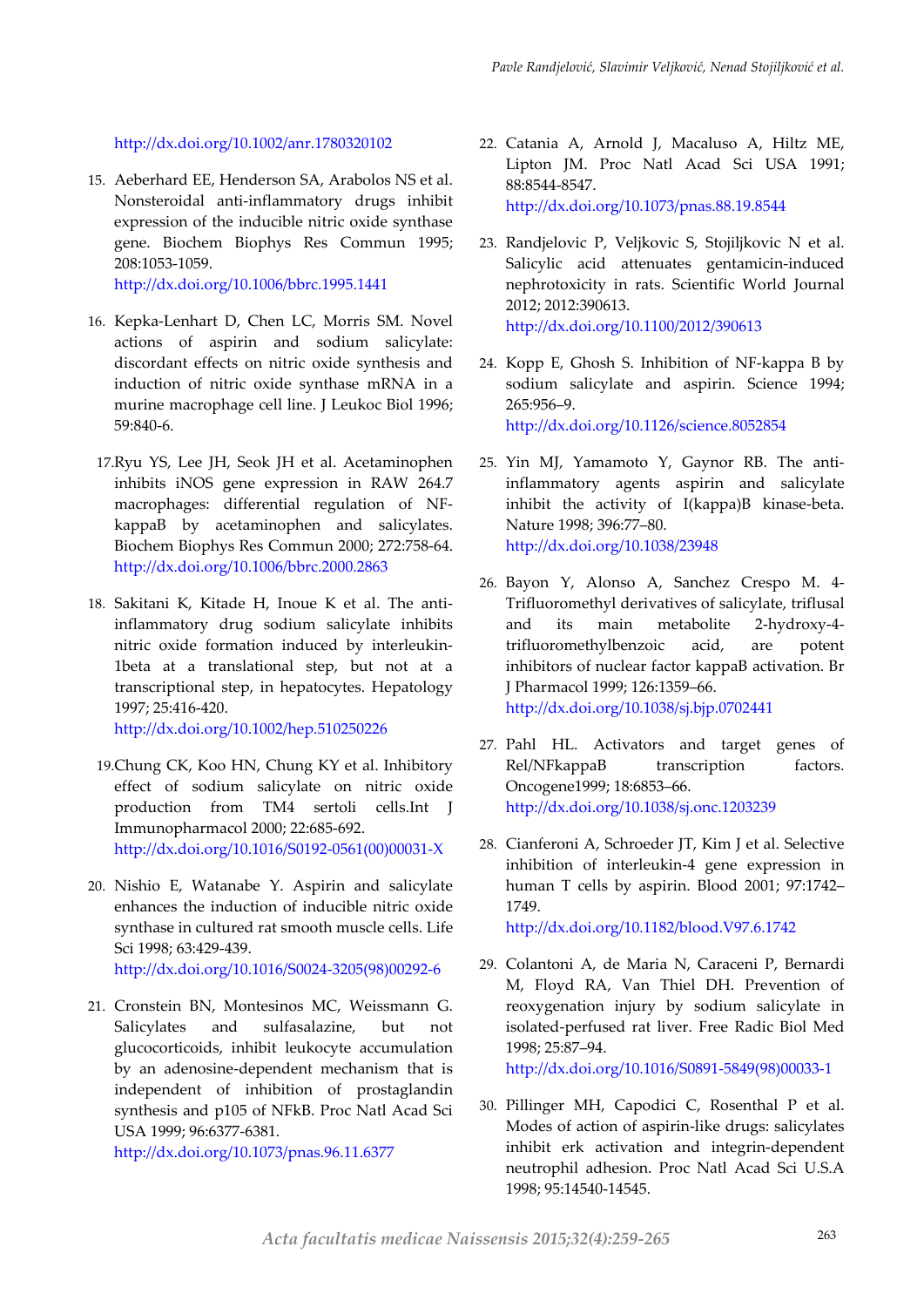#### <http://dx.doi.org/10.1073/pnas.95.24.14540>

- 31. Aceves M, Duenas A, Gomez C, San Vicente E, Crespo MS, Garcia-Rodriguez C. A new pharmacological effect of salicylates: inhibition of NFAT-dependent transcription. J Immunol 2004; 173:5721-5729. <http://dx.doi.org/10.4049/jimmunol.173.9.5721>
- 32. Sagone AL Jr, Husney RM. Oxidation of salicylates by stimulated granulocytes: evidence that these drugs act as free radical scavengers in biological systems. J Immunol 1987; 138:2177-83.
- 33. Dragomir E, Manduteanu I, Voinea M, et al. Aspirin rectifies calcium homeostasis, decreases

reactive oxygen species, and increases NO production in high glucose-exposed human endothelial cells. J Diabetes Complications 2004; 18:289-99.

<http://dx.doi.org/10.1016/j.jdiacomp.2004.03.003>

- 34. Kotrly S, Sucha L. Handbook of Chemical Equilibria in Analytical Chemistry. Ellis Horwood Limited, Chichester, 1985.
- 35. Halliwell B, Gutteridge JMC. Role of free radicals and catalytic metal ions in human disease: an overview. In: Packer L, Glazer AN (eds), Methods Enzymol, vol. 186. Academic Press, California, 1990: 1-5. [http://dx.doi.org/10.1016/0076-6879\(90\)86093-b](http://dx.doi.org/10.1016/0076-6879(90)86093-b)